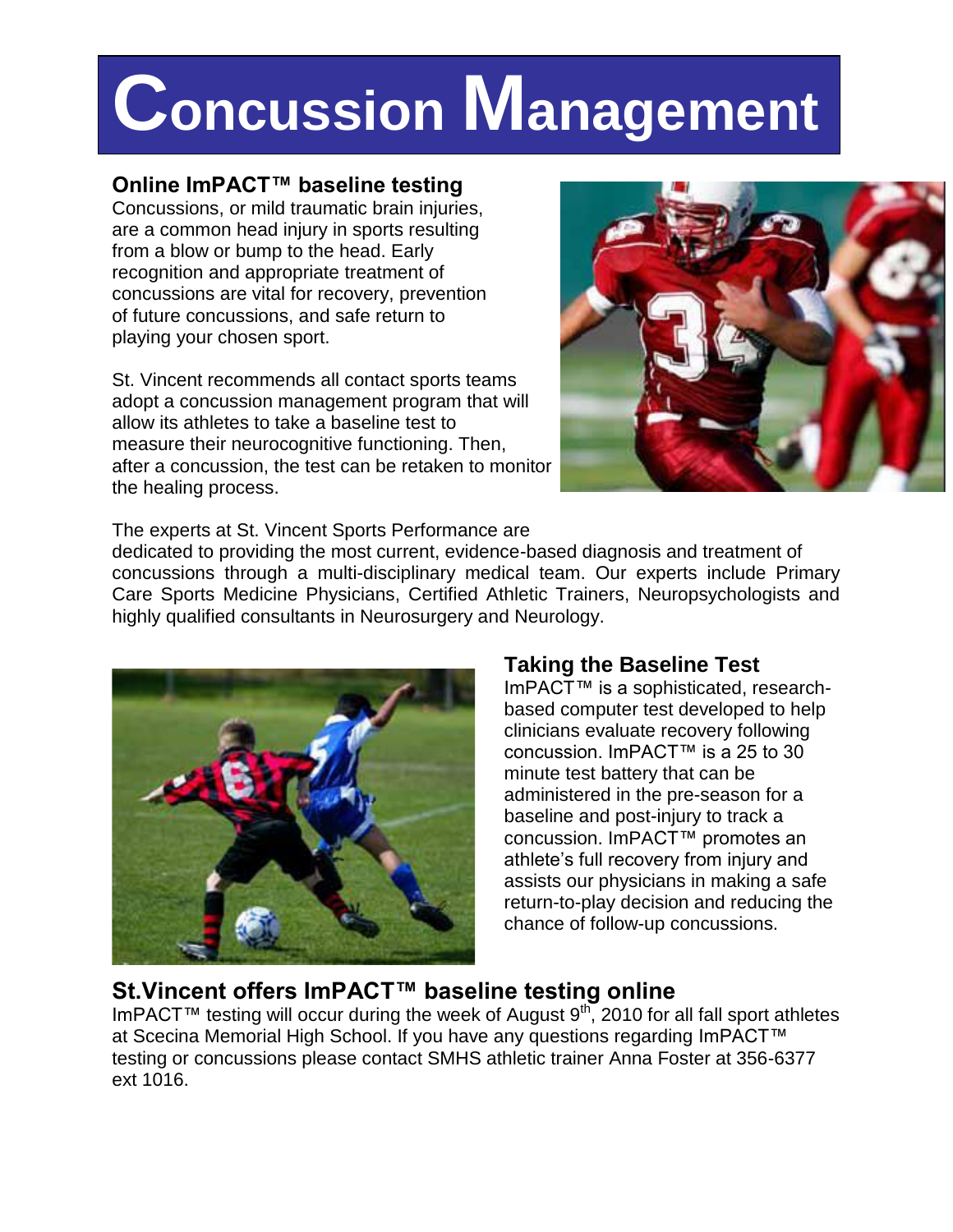### **SCECINA HIGH SCHOOL HEAD INJURY CARE INSTRUCTION SHEET**

Your athlete has sustained a head injury. This is a medical follow – up sheet to use to ensure the health and safety of your athlete. Quite often signs of a head injury do not appear immediately after trauma. The purpose of this sheet is to alert you and your family of the symptoms of significant head injuries that may occur several hours after the initial head injury.

24 hours following the injury

- 1. Keep careful watch over your athlete. When sleeping, wake periodically every 2 –3 hours to determine if he/she is coherent. Ask them basic knowledge questions.
- 2. Do not allow the athlete to take aspirin or ibuprofen (Advil) products until 48 hours after the injury as these products thin the blood and may mask symptoms of a more severe injury. Tylenol (acetaminophen) only.

Contact the athlete's primary care physician or take the athlete to the nearest hospital **immediately** if any of the following symptoms persist or worsen:

- 1. Difficulty waking the athlete
- 2. Dizziness, disorientation, poor balance, or unsteadiness
- 3. Nausea or vomiting
- 4. Severe headache, particularly at a specific location, which is continuing, increasing or changing in pattern.
- 5. Blurred vision
- 6. Pupils which are dilated, unequal in size, or non-reactive to light
- 7. Weakness or numbness in either arm or leg
- 8. Confusion such as difficulty in remembering recent events
- 9. Convulsion
- 10. Unusual or bizarre behavior
- 11. Persistent ringing in the ears
- 12. Any discharge from the ears or nose
- 13. Slurring of speech
- 14. Mental confusion or strangeness

#### **The appearance of any of the above symptoms indicates that this athlete has a significant head injury that requires immediate medical attention.**

All athletes must be seen by a credentialed ImPact consultant for a follow up ImPact examination. No athlete will be able to return to participation without this follow up and a note from the physician. The athlete will have to be symptom free and perform an exertional test prior to return to any activity.

All athletes must report to the athletic training room on a daily basis following a concussion to report signs and symptoms until they are cleared for participation.

Contact: Anna Foster, MS, LAT, ATC Scecina H.S Athletic Trainer St. Vincent Sports Performance O: 317-356-6377 ext 1016 C: 765-760-1501